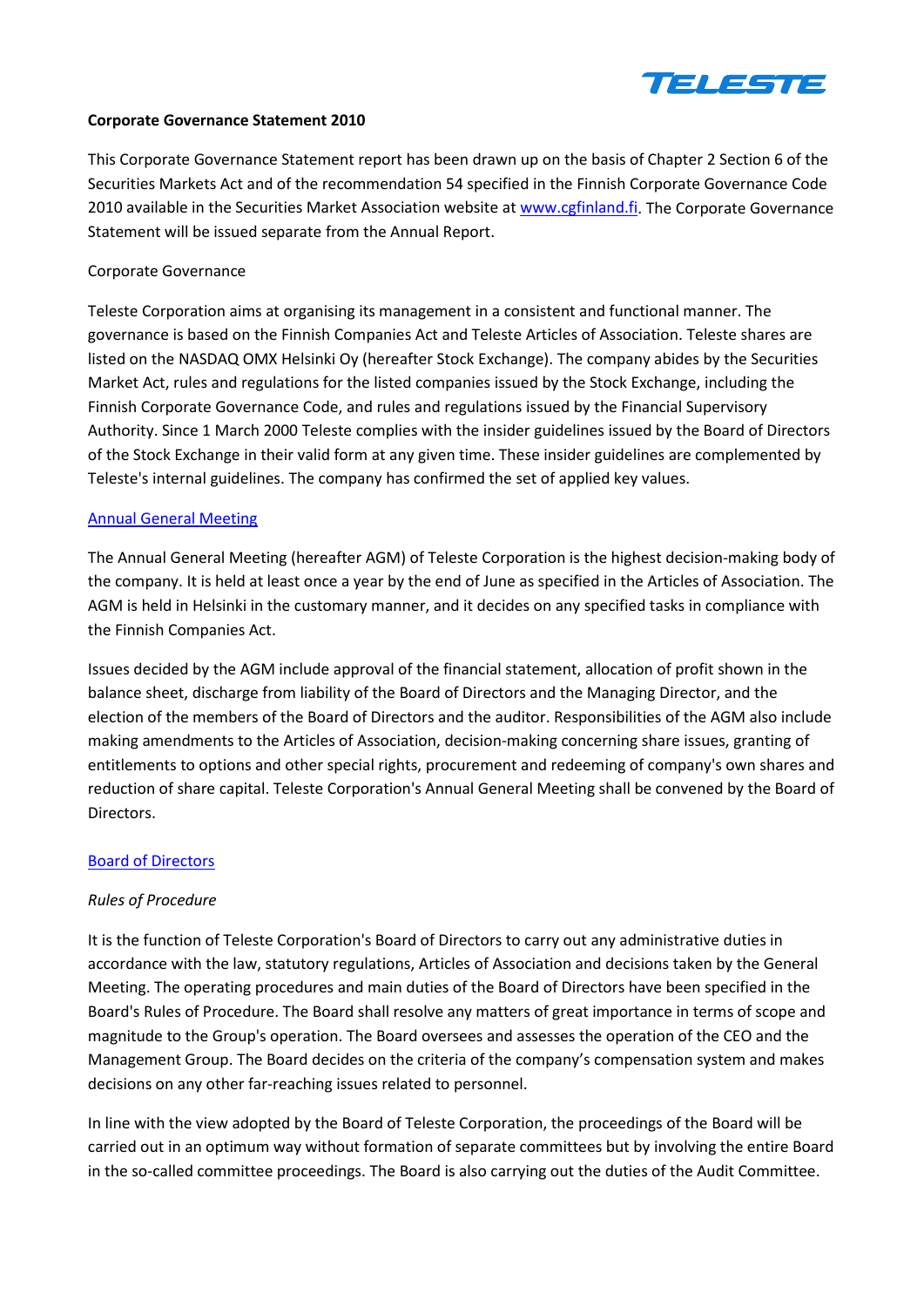The Board shall conduct an annual evaluation of its performance and working methods. The Board of Teleste Corporation has laid down rules of procedure according to which the essential duties of the Board include the following:

- Provision for the company business strategy and its revision at regular intervals
- Approval of annual budgets and supervision of their implementation
- Decisions concerning major investments and divestments
- Handling and approval of annual financial statements and interim reports

• Appointment of the President and CEO and discharging him from his duties and specification of his responsibilities and conditions of work

• Decisions concerning incentive and bonus systems involving management as well as staff and presentation of any related proposals to the General Meeting as required

- Annual revision of any essential risks related to the company operation and management thereof
- Laying down the company values and policies.

# *Election and Term of Office of the Board of Directors*

According to the Articles of Association the Board consisting of a minimum of three and a maximum of eight members will be elected annually the Annual General Meeting. Members shall hold office until the end of the next AGM. On April 9, 2010 the AGM elected Chairman of the Board, but the same General Meeting also approved the amendment to the Articles of Association by which the Board of Directors will elect Chairman of the Board from among its members. This amendment to the Articles of Association was entered into the Trade Register on May 5, 2010.

In its meeting held on April 9, 2010 the AGM elected the following six persons to the Board of Directors of Teleste Corporation:

Marjo Miettinen, Chairperson, b. 1957, M.Sc. (Ed.), EM Group Oy, CEO Pertti Ervi, Member of the Board, b. 1957, B.Sc. (Eng.), Independent Consultant Tero Laaksonen, Member of the Board, b. 1946, M.Sc. (Math.), Professional Board Member Pertti Raatikainen, Member of the Board, b. 1956, Dr. Sc. (Technology), VTT ICT, Director Technology Kai Telanne, Member of the Board, b. 1964, M.Sc. (Econ.), Alma Media Corporation, CEO Petteri Walldén, Member of the Board, b. 1948, M.Sc. (Eng.)

The Members of the Board are not employed by the company, and are in line with the issued Finnish recommendations independent of the company and any significant shareholders of it with the exception of Chairperson Marjo Miettinen, who is CEO of EM Group Oy, a significant shareholder.

In 2010, the Board of Directors of Teleste Corporation had 12 meetings. The attendance of the Directors at the Board meetings was 96%. In addition to the Members of the Board the meetings were attended by the CEO, the deputy CEO and concerning interim reports also the CFO and persons invited separately as required.

# *Remuneration for the Members of the Board*

The remuneration of the Members of the Board of Directors is decided on by the Annual General Meeting. On April 9, 2010 the AGM decided that the Chairman of the Board be paid annually EUR 40,000 and each Member will receive EUR 25,000 a year. Attendance allowance, which is paid separately, stands at EUR 250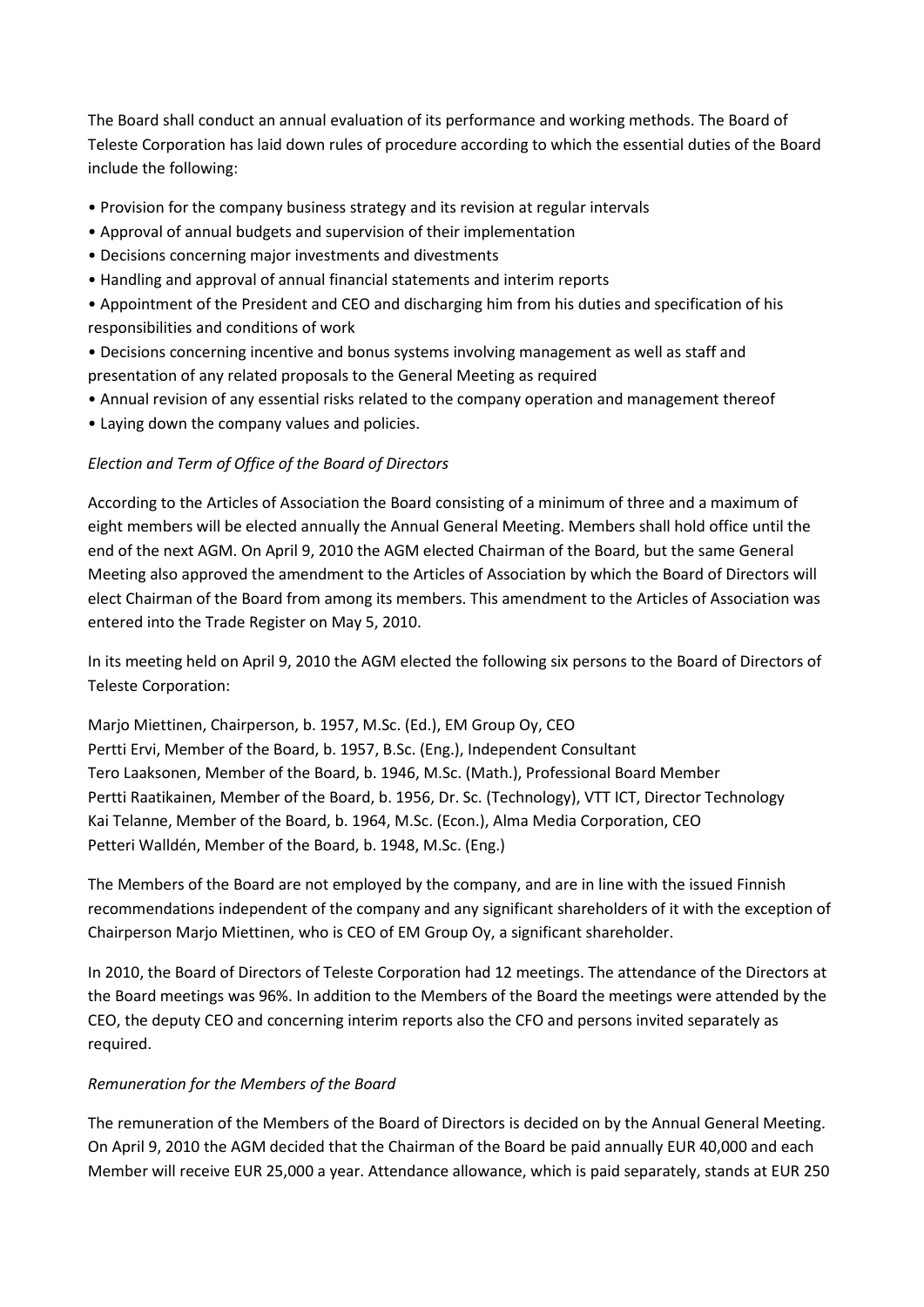per meeting. Remuneration for the Members of the Board will be paid so that 40% of the specified annual amount will be company shares and the rest will be remitted in money.

Salaries, remuneration and other benefits paid in 2010 to the Board of Directors were as follows: Marjo Miettinen, EUR 47,000 including 3521 Teleste shares Pertti Ervi, EUR 30,500 including 2201 Teleste shares Tero Laaksonen EUR 30,250 including 2201 Teleste shares Pertti Raatikainen, EUR 30,500 including 2201 Teleste shares Kai Telanne, EUR 30,250 including 2201 Teleste shares Petteri Walldén, EUR 30,250 including 2201 Teleste shares

# [President and CEO](http://www.teleste.com/investors/corporate_governance/management_group)

The Company's CEO is in charge of the Group's business operations and corporate governance in line with the law, Teleste Corporation's Articles of Association as well as instructions and regulations issued by the Board.

Detailed terms of employment of the CEO are specified in a separate contract subject to the Board approval.

CEO is not a member of Teleste's Board of Directors. The current CEO of Teleste, Jukka Rinnevaara, b. 1961, M.Sc. (Econ.), assumed his present responsibilities on November 1, 2002. The CEO is assisted by the Corporate Management Group.

The Company Board of Directors decides on the salary, fees and other benefits received by the President and CEO. Salary, remuneration and other benefits paid in 2010 to the CEO of Teleste Corporation totaled EUR 498,931. The contractual age of retirement of CEO Jukka Rinnevaara is 60. The insurance premium of the voluntary retirement insurance policy of the Managing Director was EUR 55,289, which amount is not included in the paid salary and remuneration. As to the contract of CEO Rinnevaara, his term of notice has been specified as six (6) months in case the President and CEO decides to withdraw, and eighteen (18) months should the contract be terminated by the company.

# [Management Group](http://www.teleste.com/investors/corporate_governance/management_group)

The Teleste Corporation Management Group is chaired by the CEO who reports to the Board of Directors. The Group's Management Group currently consists of seven Members including CEO, to whom the Management Group members report. Members of the Management Group consist of the directors of Teleste's business areas and the Group Management. Most of the subsidiaries are operating as parts of the business areas.

The Management Group handles the issues that concern managing the company, such as issues related to strategy, budget, interim reports and acquisitions, and prepares investments for approval by the Board of Directors. The Management Group meets once a month or at other times, when necessary.

Salary for all Members of the Management Group consists of a fixed basic salary and a results-based bonus. The amount of results-based bonus is determined by the company performance, the business area in question and other key operative objectives. The Board decides on the remuneration, and in March 2010 it made a decision on a new executive incentive scheme (Teleste Management Oy) for the Members of the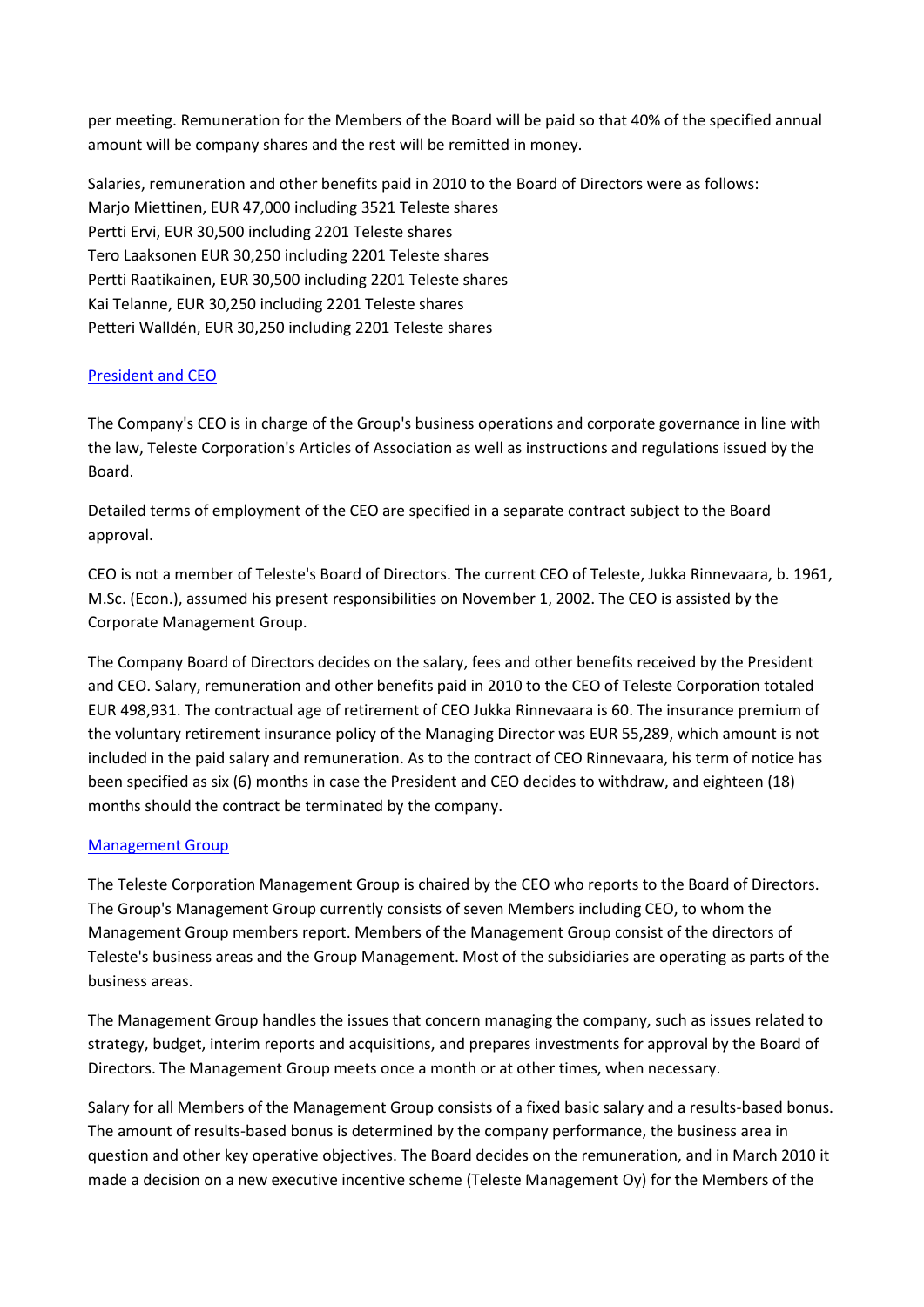Teleste Management Group. For more information on this new scheme see Teleste's Annual Report 2010, see Notes section: Related party transactions.

## **Management interest**

Teleste Management Oy is in possession of 381,000 Teleste Corporation's shares. CEO's holding in the Teleste Management shares stands at 34.4% while the ownership by other Members of Teleste Corporation's Management Group equals to 65.6%.

## *Share Ownership and Options of the Management Group*

With the exception of the CEO, other Members of Teleste Corporation's Management Group were not in the possession of Teleste Corporation shares on December 31, 2010. The holding by other Members of the Management Group in Teleste Management Oy set up as an executive incentive scheme was, in total, 65.6%.

On 31 December 2010, in addition to CEO's stock options, Members of Teleste Corporation's Management Group owned a total of 255,000 Teleste 2007 options.

For details related to option specifics see Teleste's Annual Report 2010, Notes section: Share-based payments. For holdings and stock options of the President and CEO and the Management Group see Notes section: Related party transactions.

### **Auditing and Revisions**

The term of office of Teleste Corporation auditor expires at the closing of the first Annual General Meeting following the election. On April 9, 2010 Teleste AGM selected Authorized Public Accountants KPMG Oy Ab for the company auditor. The Company's Chief Auditor is Esa Kailiala, KHT auditor (authorised public accountant). In addition to their statutory duties the auditors report to the Teleste Corporation Board of Directors and attend the Board meeting at least once a year.

In 2010, Teleste Group's auditing expenses totaled EUR 200 000 in which the share of KPMG was EUR 164,000. Moreover, auditing units of KPMG have supplied Teleste Group companies with other consultation worth, in total, EUR 44,000 and other than KPMG auditors for EUR 21,000.

### [Insider Register](http://www.teleste.com/investors/corporate_governance/insider_register)

Since 1 March 2000, Teleste complies with the insider guidelines issued by the Board of Directors of the NASDAQ OMX Helsinki Oy in their valid form at any given time. These insider guidelines are complemented by Teleste's internal guidelines.

Membership in the Teleste Corporation permanent inner circle is based on position. Thus, the group consists of Members of the Board of Directors, CEO and the auditors. Furthermore, the extended inner register includes Members of the Management Group and the CEO's assistant.

Moreover, insider rules and regulations include provisions concerning temporary commercial activities. Project-specific insider register includes personnel who, based on their position, have access to companyrelated information, which upon publication may affect the value formation of the company's share. The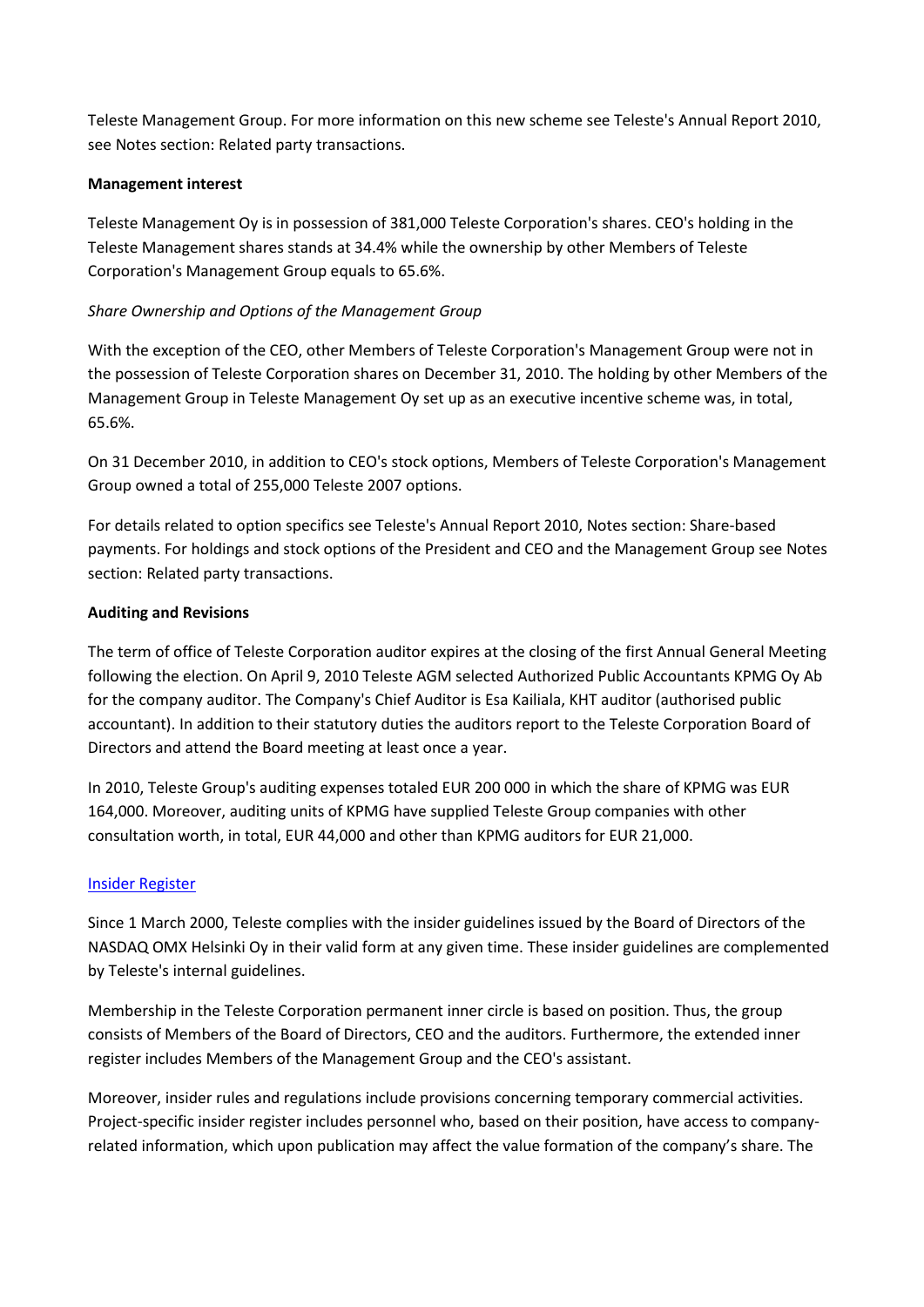CEO will assess, on a case-by-case basis, whether an issue or arrangement under preparation will be defined as a project.

It is recommendable for those included in the insider register to time any intended trading involving company shares and derivatives in such a manner that optimum information affecting the value of the shares is available in the market at the time. The permanent members of Teleste Corporation's insider register are obliged by the so-called Silent Period during which trading on company shares is banned completely for 14 days preceding publication of interim reports and the financial statements. During the specified period Teleste Corporation will not engage in any meetings with investors or analysts and no Teleste Group representative is allowed to comment upon company results.

The company insider administration is included in the SIRE system of Euroclear Finland Oy.

Internal Supervision, Risk Management and Internal Auditing

### **Internal Supervision**

Teleste's internal supervision is designed to support the implementation of the strategy and to ensure the achievement of the specified goals, compliance with the regulations as well as reliability and correctness of the conducted financial reporting. Internal supervision is based on Teleste's values and corporate culture as well as on mutually supporting structures and processes on the Group and operational levels. Management of the Group and the business units monitor the internal supervision as part of their normal managerial duties while the Board evaluates and ensures its correctness and efficiency. Supported by Teleste's centralised controller function, management of the relevant business unit in both business units answers for the compliance with the internal supervision principles on every level of the unit in question.

### [Risk Management](http://www.teleste.com/investors/teleste_as_an_investment/risk_management)

Group risk policy with the relevant principles and objectives are subject to approval by the Teleste Board of Directors. Risk management is based on the specified business objectives of the Teleste Group. Risk management aims to ensure achievement of operational goals so that essential risks affecting the business operation and posing a threat to its objectives are identified and that these will be monitored and valued at all times. The risk management methods are specified and the implementation of risk prevention is attempted through the same. Moreover, any risks that for economic or other reasons are reasonable to insure, are aimed to be covered. In risk management, the regular evaluation of most significant risks and exercising control in a cost-effective manner are emphasized. Risk management supports the business activity and generates added value, assisting decision-making for the management in charge of business. A part of the risk management system is monthly reporting by which the development of the orders received, turnover, order backlog, deliveries, trade receivables and cash flow is monitored and, through the same, the profit development of the entire Teleste Group.

Teleste's risk management system covers, for instance, the following classes of risk:

- · Operational prerequisites
- · Personnel risks
- · Property and business interruption risks
- · Interest groups
- · Economic risks.
- · Strategic risks.